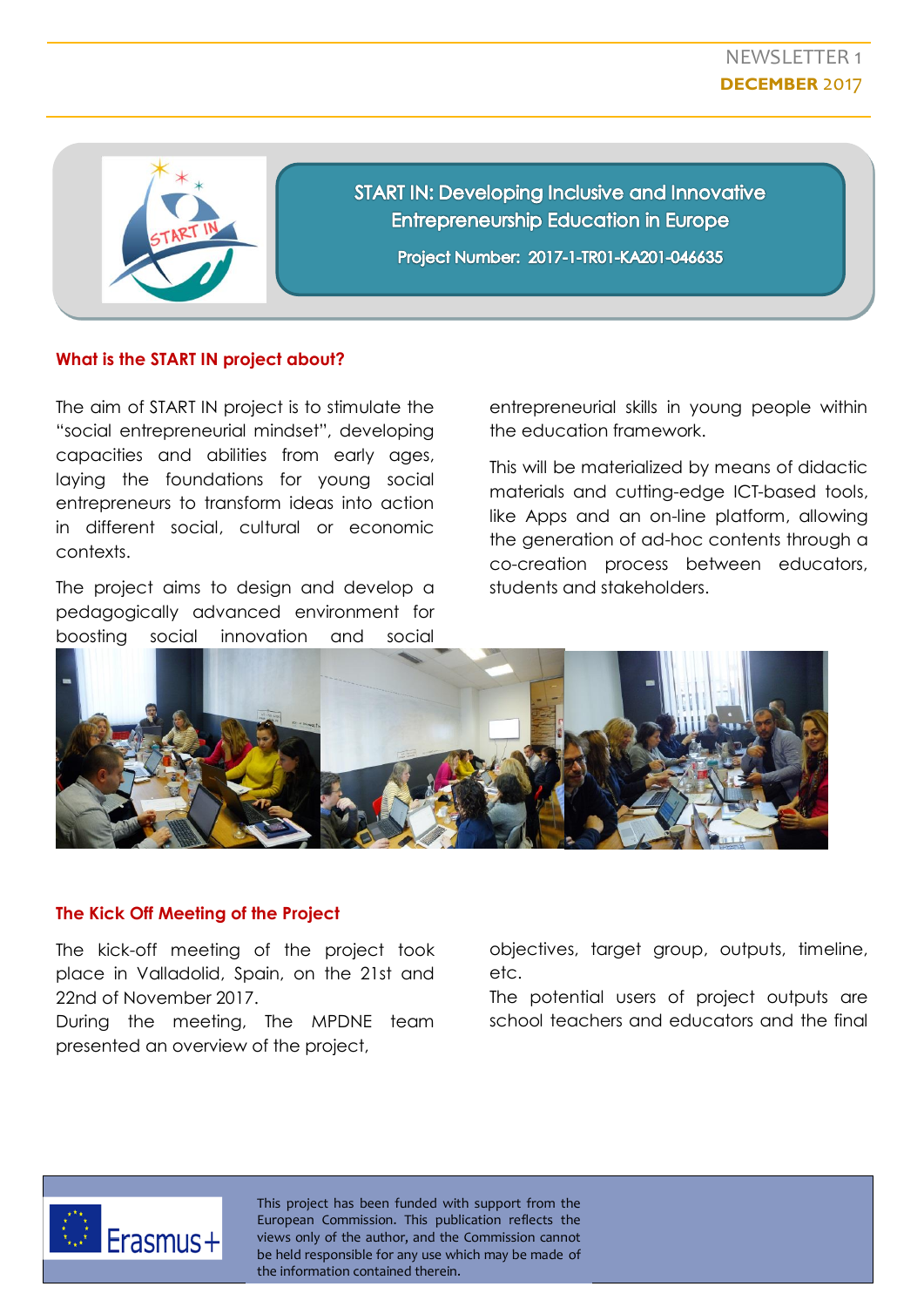beneficiaries of the project are primary and secondary education students.

The objective of the project is to stimulate a "Social Entrepreneurial Mindset" in young students to enable and encourage them to transform ideas into action in different context (social, economic and cultural).

START IN aims to design and develop of a pedagogically advanced environment for boosting social innovation and social entrepreneurial skills in young people.

## **Project Outputs**

The project will develop the following Intellectual Outputs led by respective partners:

O1. European EQF-based curriculum on inclusive and innovative entrepreneurship education – DSEC, Greece.

O2. Training modules on inclusive and innovative entrepreneurship education – CIT, Ireland.

O3. START IN mobile instructional learning app – DANMAR, Poland.

O4. START IN multilingual e-learning platform – INFODEF, Spain. It would be a repository and a dissemination space.

O5. START IN Set of tailor made mobile app. MDPE, Turkey. 2<sup>nd</sup> piloting phase. Applying the reality of each context and address and solving the needs through developing their own contents.

O6. Guide for developing an inclusive and innovative entrepreneurship education model in Europe. JAMK, Finland.





This project has been funded with support from the European Commission. This publication reflects the views only of the author, and the Commission cannot be held responsible for any use which may be made of the information contained therein.